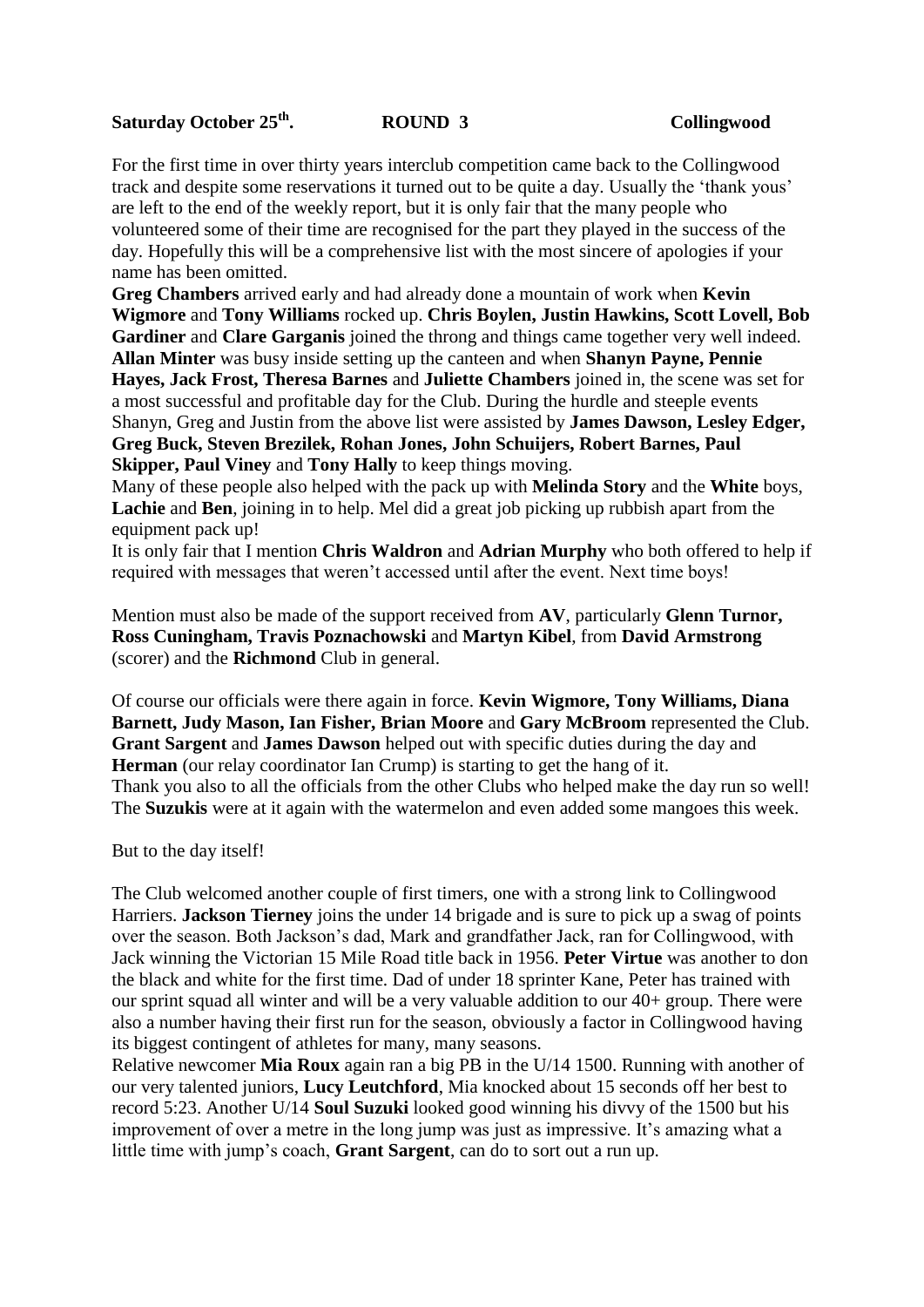Our pole vaulters were again to the fore, with the black and white flyers being very prominent in most divisions. **Joanne Jones** broke her own Club record, set just two weeks ago in the 45-49 age group while club coach, **Chris Boylen**, put on his own show in front of the Heidleberg Rd. traffic with a terrific 3.55m clearance. **Crystal Brezilek** had another clearance of 2.65m with **Ethan Wright** is sure to improve on his 2.35m very soon. It's there!! Having her first year in a new age division, **Charlie Kerekes** recorded the fastest 100m of the day in the under 18s. Just might be one to watch!

The Collingwood crew were again prominent in the steeples. We again had the first three in the under 18s (**Lachie White, Jesse Frost** and **Matthew Newton**), but perhaps it was **Jacob Barnes** knocking 30 secs off his time from the opening week of the season that caught the eye. **Tom Hall** who chose to miss the steeple this week, more than made up for it with a terrific PB in the 1500. Under 16, **Jack Sayer**, was another to make a big improvement on his debut effort earlier in the season. His little bro **Lachlan** ran his best time in the 1500m later in the day.

For the first time in living memory there was a 5k walk at the Shield competition. Not surprisingly Collingwood was well represented with **Stuart Kollmorgen** (open) and **Adam Garganis** (18) both winning their divisions. There were also some very good performances in the shorter 3k event with perhaps the best being that of **Emily Noonan** with a huge PB. **Mia Deverell** showed her class over the hurdles. A much fitter Mia has really now completed her 'comeback' after some years away from the sport. Did a few other events as well – going to be very valuable for the 40+ ladies in their quest for end of season honours.

Under 14 athlete **Natalie Botta** is having a great season. In this, her second season with the Club, Natalie has recorded a string of PBs in a number of events. Shows what a little training will do!

|                                  | <b>MEN</b>                          |                                   | <b>WOMEN</b>                          |                                   |
|----------------------------------|-------------------------------------|-----------------------------------|---------------------------------------|-----------------------------------|
|                                  |                                     | Ladder                            |                                       | Ladder                            |
| <b>Division 1</b>                | $1st \& 5th$                        | $2^{\text{nd}}$ & $5^{\text{th}}$ | $4^{\text{th}}$ .                     | $4^{\text{th}}$ .                 |
| $40+$                            | $1^{st}$ . & $4^{th}$               | $2^{\text{nd}}$ & $4^{\text{th}}$ | $1^{st}$ , & $3^{rd}$ .               | $1st$ & 3 <sup>rd</sup>           |
| U/18                             | $1st \& 5th$                        | $1st \& 4th$                      | $4^{\text{th}}$ .                     | $5^{\text{th}}$ .                 |
| U/16                             | $3^{\text{rd}}$ & $7^{\text{th}}$   | $4^{\text{th}}$                   | $2^{\text{nd}}$ . & $8^{\text{th}}$ . | $2^{nd}$ & 8th                    |
| U/14<br><b>New Club Records:</b> | $2^{\text{nd}}$ & $4^{\text{th}}$ . | $1st \& 5th$                      | $3^{\text{rd}}$ & $7^{\text{th}}$     | $2^{\text{nd}}$ & $7^{\text{th}}$ |
| Mia Deverell                     | 40-44 80m Hurdles 13.73             |                                   | M. Deverell                           | 14.4                              |
| Melinda Story                    | 40-44 Javelin                       | 20.07m                            | M. Story                              | 17.08m                            |
| Joanne Jones                     | 45-49 Pole Vault                    | 2.05 <sub>m</sub>                 | J. Jones                              | 1.90m                             |
| Heather Jarvis                   | 50-54 Discus                        | 23.72m                            | H. Jarvis                             | 21.61m                            |
| Chris Boylen                     | 50-54 Pole Vault                    | 3.55m                             | C. Boylen                             | 3.45m                             |

## **RESULTS:**